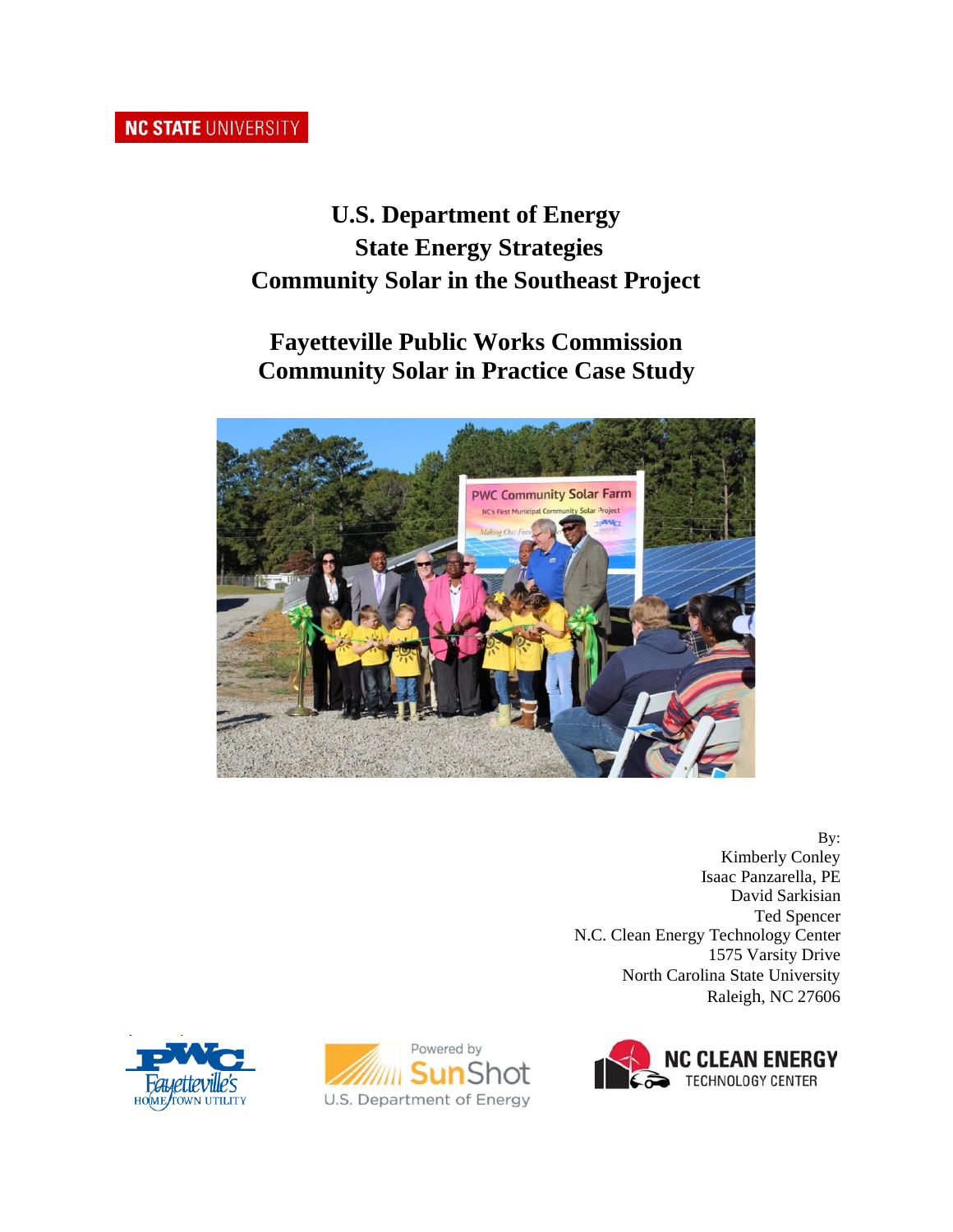## *Preface*

The N.C. Clean Energy Technology Center (NCCETC) advances a sustainable energy economy by educating, demonstrating and providing support for clean energy technologies, practices, and policies. The NCCETC helps large industrial, institutional and commercial energy users to reach their energy-related goals. Whether your objectives are to achieve cost reductions, sustainability initiatives, or improve energy resiliency, the Center provides direct support and access to resources.

The Clean Power and Efficiency / Renewable Energy Programs at the Center are staffed by experienced specialists and engineers. Our services include site-specific energy assessments, economic feasibility studies and project development support. We often assist by helping clients to improve energy efficiency of building systems and / or industrial processes or deploy distributed generation systems.

The Center is a public service center in the College of Engineering at North Carolina State University. The North Carolina General Assembly generously provides core funding for the Center by direct appropriation through the Department of Environmental Quality. The Center receives additional funding from fees for training and technical assistance and from numerous federal, state and private research grants. The Center is also supported by the N.C. Clean Energy Technology Center Foundation, a part of the NC State Engineering Foundation.

The estimates contained herein serve as a reasonable basis for future decision-making plans and improvements. The recommendations are based on conditions existing at the time of the survey, information provided by client personnel, short-term measurements taken by the surveyors, or estimates made, and average yearly data. Actual savings will depend on factors such as, varying energy prices, specific energy use patterns and conservation plans implemented. The specific savings cannot be guaranteed.

The NCCETC would like to thank Kathy Miller, Marketing Manager and Mark Brown, Senior Customer Programs Officer with the Fayetteville Public Works Commission, for working with our team through each phase of this innovative and complex project.

#### **PWC Community Solar Project Partners**

Fayetteville Public Works Commission North Carolina Clean Energy Technology Center Also Energy Carolina Solar Services Dewberry Directional Services, Inc. Horne Brothers NEC Energy Solutions NC Department of Environmental Quality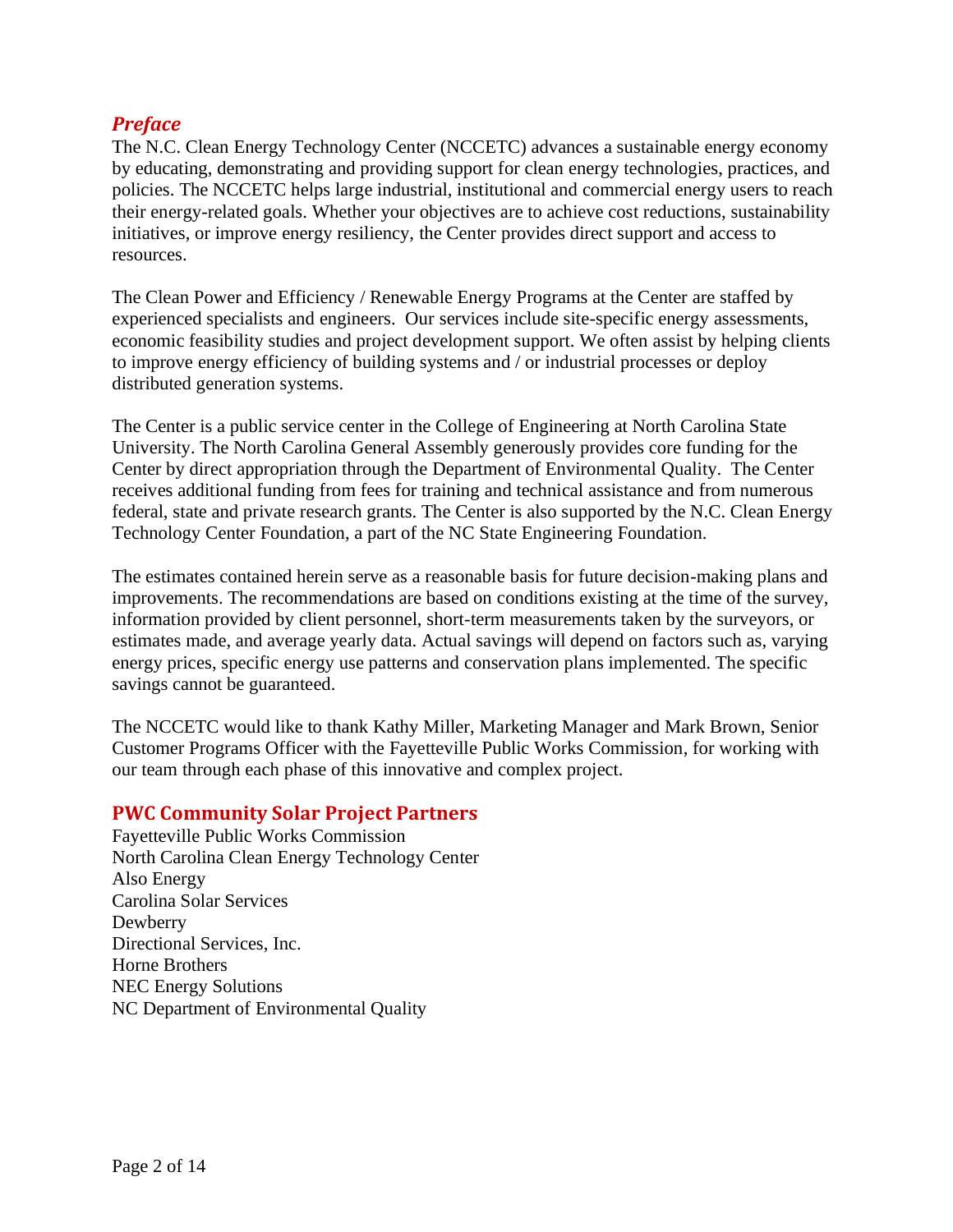### *Disclaimer*

This report was prepared as an account of work sponsored by an agency of the United States Government. Neither the United States Government nor any agency thereof, nor any of their employees, makes any warranty, express or implied, or assumes any legal liability or responsibility for the accuracy, completeness, or usefulness of any information, apparatus, product, or process disclosed, or represents that its use would not infringe privately owned rights. Reference herein to any specific commercial product, process, or service by trade name, trademark, manufacturer, or otherwise does not necessarily constitute or imply its endorsement, recommendation, or favoring by the United States Government or any agency thereof. The views and opinions of authors expressed herein do not necessarily state or reflect those of the United States Government or any agency thereof.

The contents of this report are offered as guidance. North Carolina State University, the North Carolina Division of Environmental Quality, and the North Carolina State Government and all technical sources referenced in this report do not (a) make any warranty or representation, expressed or implied, with respect to the accuracy, completeness, or usefulness of the information contained in this report, or that the use of any information, apparatus, method, or process disclosed in this report may infringe on privately owned rights; (b) assume liabilities with respect to the use of, or for damages resulting from the use of any information, apparatus, method, or process in this report. This report does not reflect official views or policy of the above-mentioned institutions, agencies and governments. Mention of trade names or commercial products does not constitute endorsement or recommendation of use.

## *Contributing Authors*

**Kimberly Conley** *Senior Project Manager, NC Cleantech Center*

**Isaac Panzarella, PE** *Assistant Director for Technical Services, NC Cleantech Center*

**David Sarkisian** *Senior Policy Analyst, NC Cleantech Center*

**Ted Spencer** *Senior Extension Specialist, NC Cleantech Center*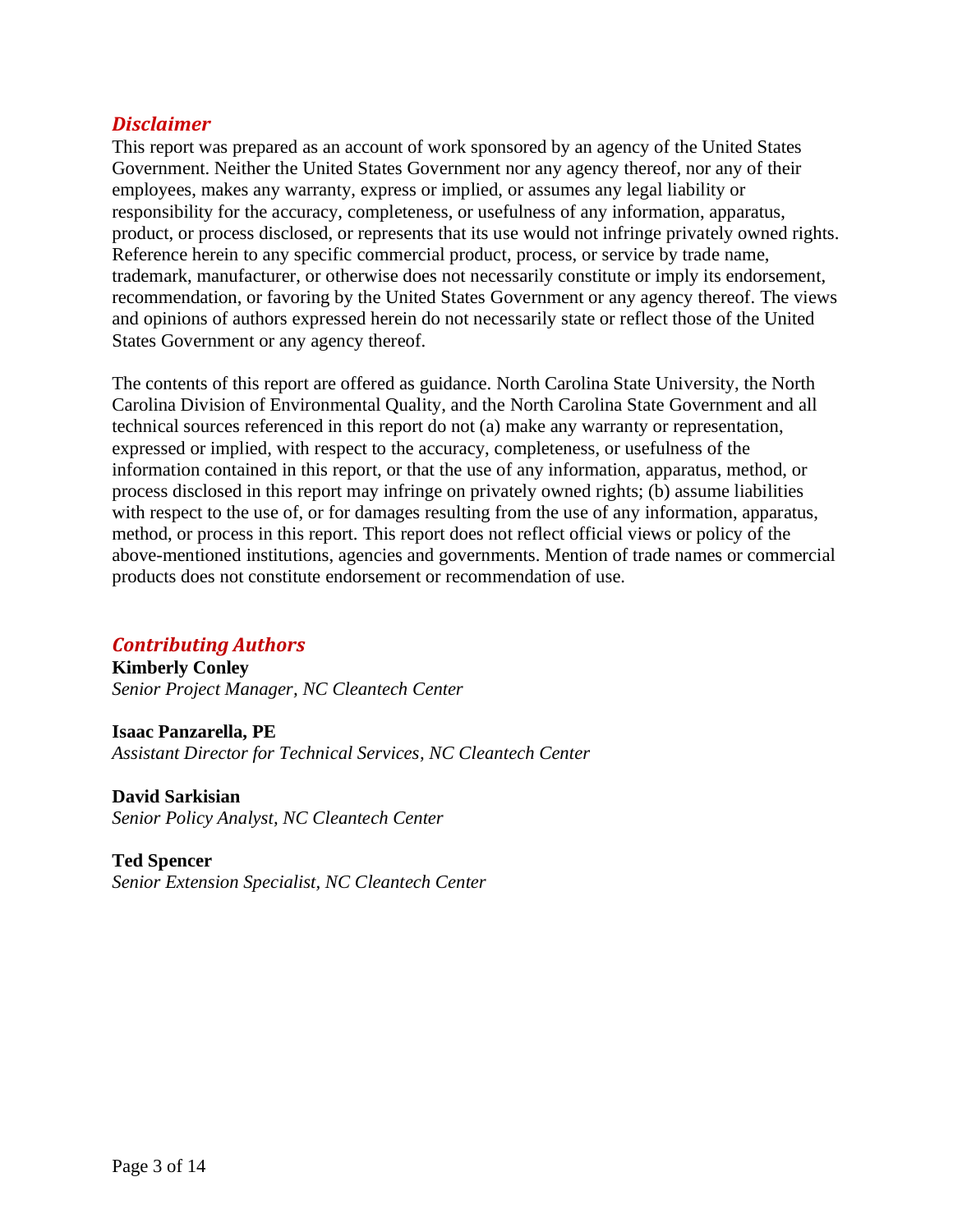# **Table of Contents**

<span id="page-3-0"></span>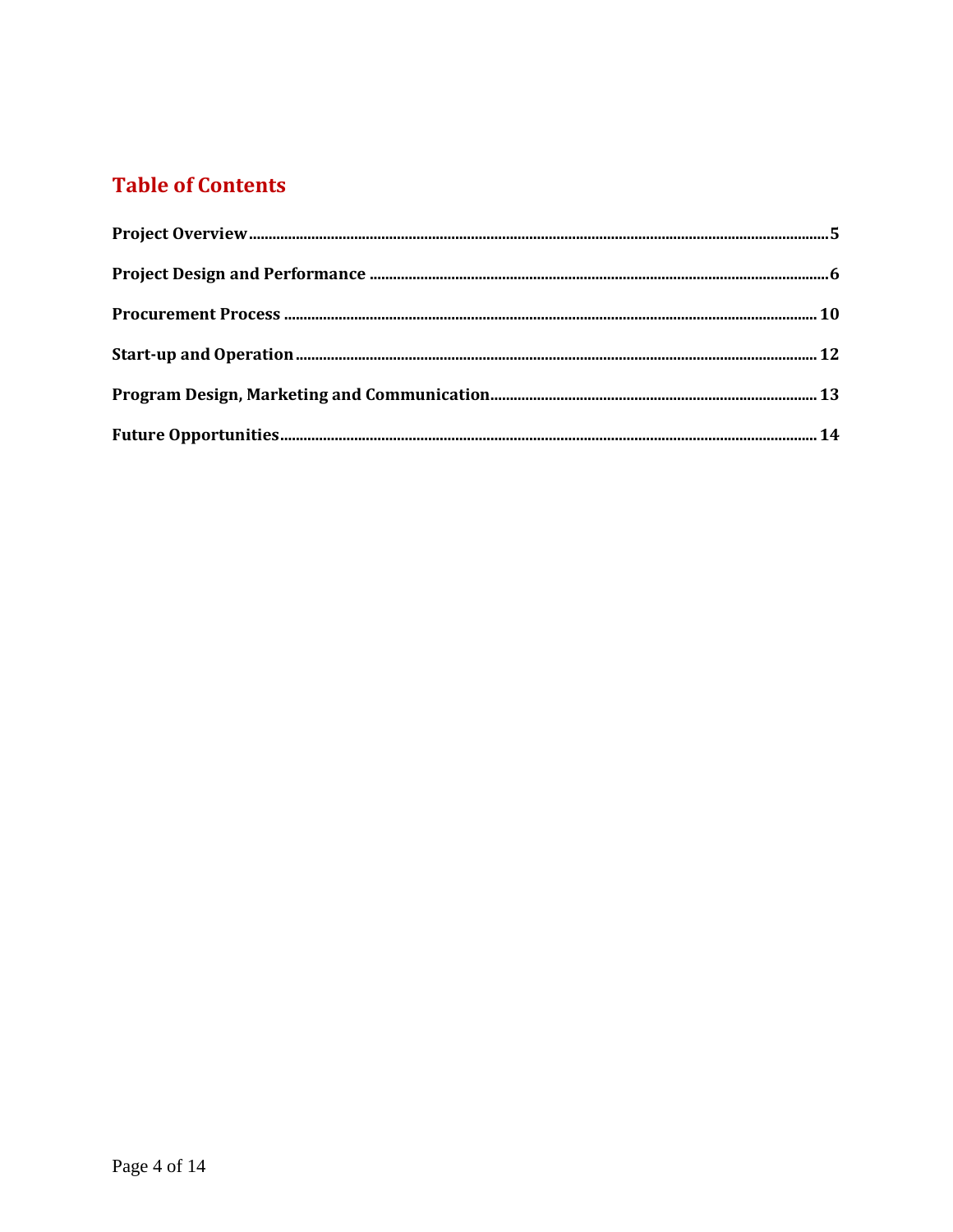#### **Project Overview**

In late 2019, the Fayetteville Public Works Commission (PWC), a public power provider in North Carolina, became the first to implement a community solar plus storage system at a municipal utility within the state with a 1MW solar photovoltaic (PV)  $+560$  kW/2-hour battery project. PWC turned to this shared, or community solar model in order to meet three key needs of the utility, which serves about 83,000 customers in Cumberland County. First, the project would help PWC meet its requirements under the state's Renewable Energy Portfolio Standard (REPS), which mandates that as a municipal utility, 10 percent of their power come from renewable energy. Secondly, the project was scaled to provide cost savings through renewable energy generation and energy storage to reduce coincident peak demand and lastly, it would allow them to offer a green energy option to their customers.

The Public Works Commission partnered with the North Carolina Clean Energy Technology Center (NCCETC) to investigate the viability of solar PV and stooge at their Butler Warner Generation Plant under the U.S. Department of Energy's *Community Solar for the Southeast* project. The Center provided a technical and economic analysis as well as RFQ and RFP development and program design, to help PWC assess vendors and project developers to meet the procurement parameters stipulated by the utility. The construction for the community solar project began in December of 2018 and it was completed September 2019.

This study serves as a follow-up to the Municipal Utility Case Study and provides information relevant to PWC's implementation of the community solar project including:

- Benefits for PWC and Customers
- Project Design and Performance
- Procurement Process
- Start-up and Operation
- Program Marketing and Communication
- Future Opportunities
- Conclusion

## **About** *Community Solar in the Southeast*

In 2016, the NC Clean Energy Technology Center received a federal grant from the Solar Energy Technologies Office of the U.S. Department of Energy to provide nocost technical assistance, program design, policy support and resource development aimed at making solar more affordable and accessible through shared solar projects developed by cooperatives and municipal utilities across the Southeast. The project, *Community Solar for the Southeast,* led multiple stakeholder engagements with rural public power utilities to determine solutions needed to increase development of community solar projects. The team provided technical assistance to analyze, design, and implement community solar projects, as well as published resources for other interested utilities to use. The project, which concluded in June of 2020, has helped nine municipal utilities and cooperatives with technical assistance and produced more than seven resources.

The project led by the NC Clean Energy Technology Center, included multiple partners including Rocky Mountain Institute, Fayetteville Public Works Commission, NC Justice Center, National Rural Electric Cooperative Association, Roanoke Electric, Strata Solar, EcoPlexus, Geenex, and GreenLink. The project was funded by the Department of Energy SunShot program under Solar Energy Evolution and Diffusion Studies-2- State Energy Strategies (SEEDS2- SES).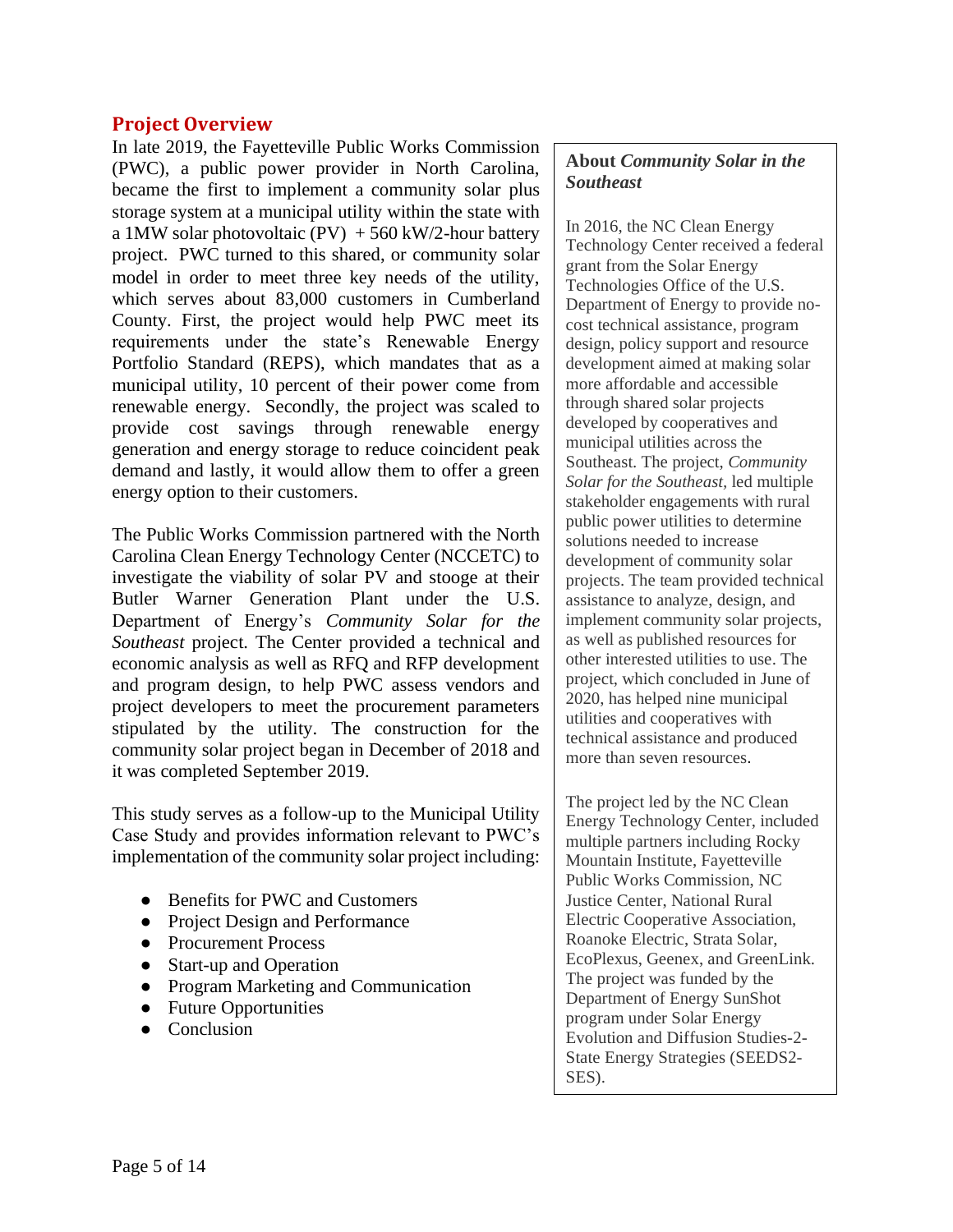### *Applicability to other utilities in NC*

Since municipal and cooperative electric utilities in North Carolina operate under a different set of regulations than independently owned utilities (IOUs), they benefit from a certain level of autonomy when considering shared or community solar projects for their respective territories. Municipal and cooperative electric utilities purchase the majority of their power under wholesale power contracts which often have a flat energy charge (per kWh) and a coincident peak demand charge (per kW).

Depending on the wholesale contract terms and limitations, a community solar project should be analyzed taking into consideration both the energy and demand charges to assess all opportunities for shared savings and benefits.

This study will demonstrate how the collective team was able to build a program that benefits the utility, the subscribers, and all PWC ratepayers.

#### *Benefits for PWC and Customers*

In August of 2007, North Carolina Senate Bill 3 was passed establishing the North Carolina Renewables and Efficiency Portfolio Standard (NCREPS) requiring utilities to generate or obtain a percentage of their retail electric sales from renewable energy. Municipal utilities and electric cooperatives must meet an overall target of 10 percent and can use demand-side management to satisfy the requirement. Under their wholesale power supply contract, PWC's ownership of fossil fuel generation is limited, however PWC is allowed to develop projects that generate renewable energy credits (RECs) to comply with NCREPS, such as this solar PV and storage project. The system was designed to maximize financial returns while remaining compliant with regulatory constraints. The battery allows PWC to store a portion of the energy generated and discharge it during critical peak or coincident peak periods to help reduce the utility's wholesale electricity cost.

Customers who are interested in supporting renewable energy can receive a net credit from participating in the program. Each subscriber to the community solar program pays a one-time enrollment fee for each panel under, along with a fixed monthly fee per panel. The subscriber will see a net positive return on their investment in less than 2 years.

This value-based approach considers multiple streams of the energy generation including avoided cost, renewable energy value and demand reduction. It also provides all PWC customers, including renters, access to an opportunity to support clean, renewable energy without having to install and maintain their own rooftop solar PV arrays.

#### <span id="page-5-0"></span>**Project Design and Performance**

The original concept for the project was based on a 1 MWAC solar PV array, which was in alignment with PWC's wholesale power supply agreement. Based on a study conducted by the NCCETC, it was determined that the optimal size for the battery would be 500 kWAC of capacity, with two hours of discharge time, for a total installed capacity of 1 MWh of energy storage. The battery storage system was designed to discharge during forecasted monthly coincident peak demand calls, to reduce Fayetteville's monthly wholesale cost for electricity and improve the payback rate for the entire system installation.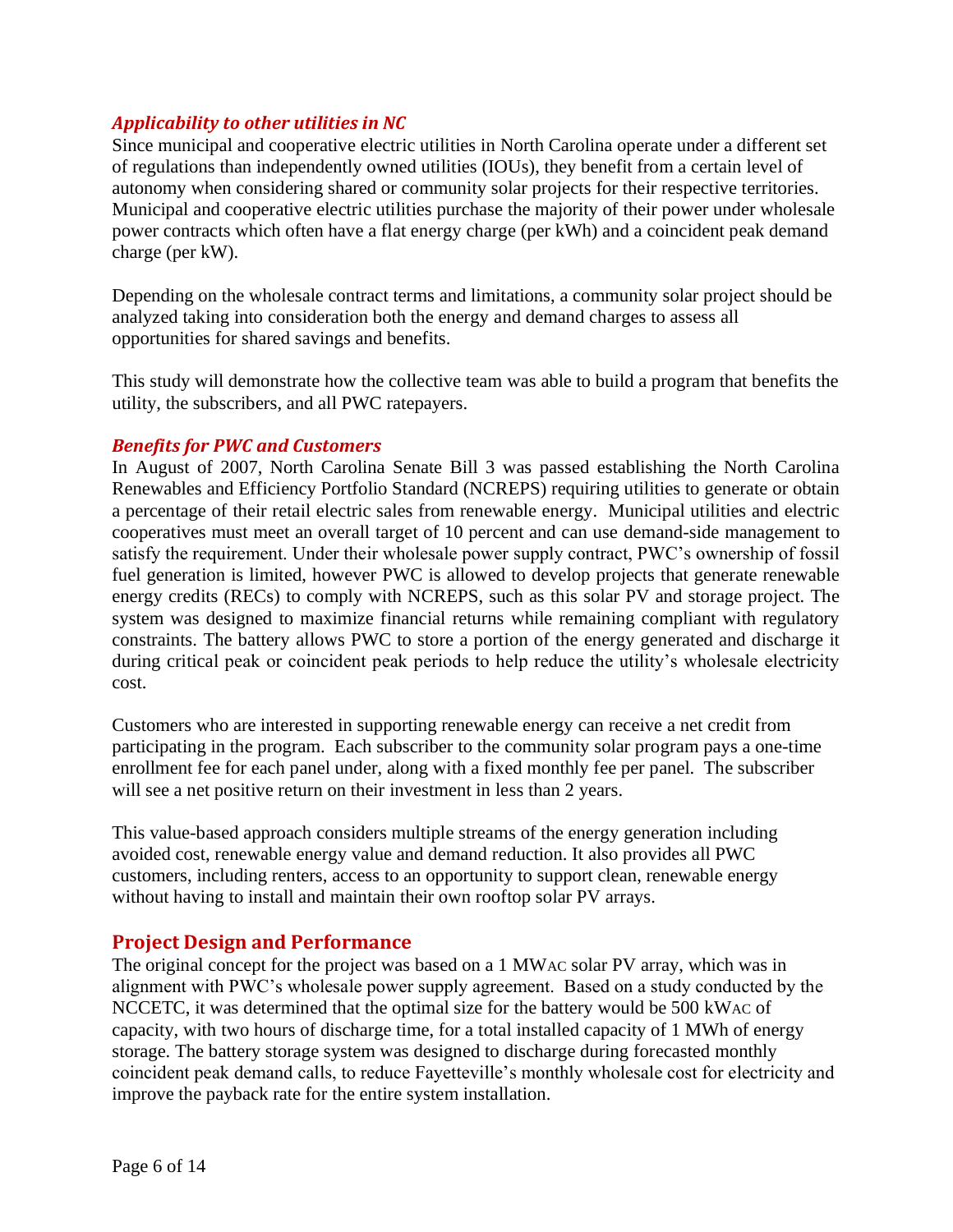The system as installed consists of 3,384 solar PV modules, each rated at 330W for a total installed capacity of 1,100 kW<sub>DC</sub>. There are 19 PV inverters providing a peak output of approximately 880 kWAC to the grid. The battery system has a total storage capacity of 1,158 kWh, connected to two DC-AC inverters rated at 280 kWAC each. Each inverter is individually connected to the site's main switchgear for a design peak output capacity of 560 kWAC. The designed capacity is for two hours discharge with a design depth of discharge of 80%. In practice however, the battery system's output is limited by the AC inverters, which along with conversion losses between the DC and AC sides of the system, means the battery is can be discharged for coincident peak calls at a sustained output of 495 kWAC for two hours.

The original design for the solar array called for a single-axis tracking layout to maximize potential solar generation and coincident peak output at the chosen site. Late in the design process the planned design had to be changed to a fixed array to allow a right of way for an overhead transmission line, which reduced the area allowed for solar. While the change from a tracking to fixed array lowered the amount of coincident peak potential from the solar PV, the peak capacity of the solar array was not significantly changed.

PWC's wholesale power cost is based on a monthly coincident peak charge and a flat energy charge. Coincident peak (CP) is defined as the hour of each month when the electrical demand for the servicing utility, in this case, the eastern portion of Duke Energy's grid, is the highest. Under the current rate structure applied to Fayetteville Public Works from Duke Energy, the charge associated with this monthly peak is currently \$21.09/ kW. In order to accurately predict when this peak hour was going to occur, the NCCETC used nine years of Duke Energy Progress (DEP) hour demand data, corresponding ambient temperature measurements, and solar radiation data.

To maximize the savings from reducing the monthly coincident peak demand, the battery storage system and the solar PV system have been designed with separate inverters so they can both provide their maximum output and to meet other land constraints.

Based on the modeling, it is estimated that in the first year of operation the solar PV will generate an estimated 1,500,000 kWh, valued at approximately \$38,000, and provide 4,500 kW of output at CP with a value of approximately \$93,000. The battery system, if dispatched with 100% accuracy, could reduce PWC's CP by up to 5,300 kW per year, with a potential value of \$110,000.

The graph in **Figure 1** below compares the modeled monthly solar PV energy production over the first eight months of operation to the actual production for the same period.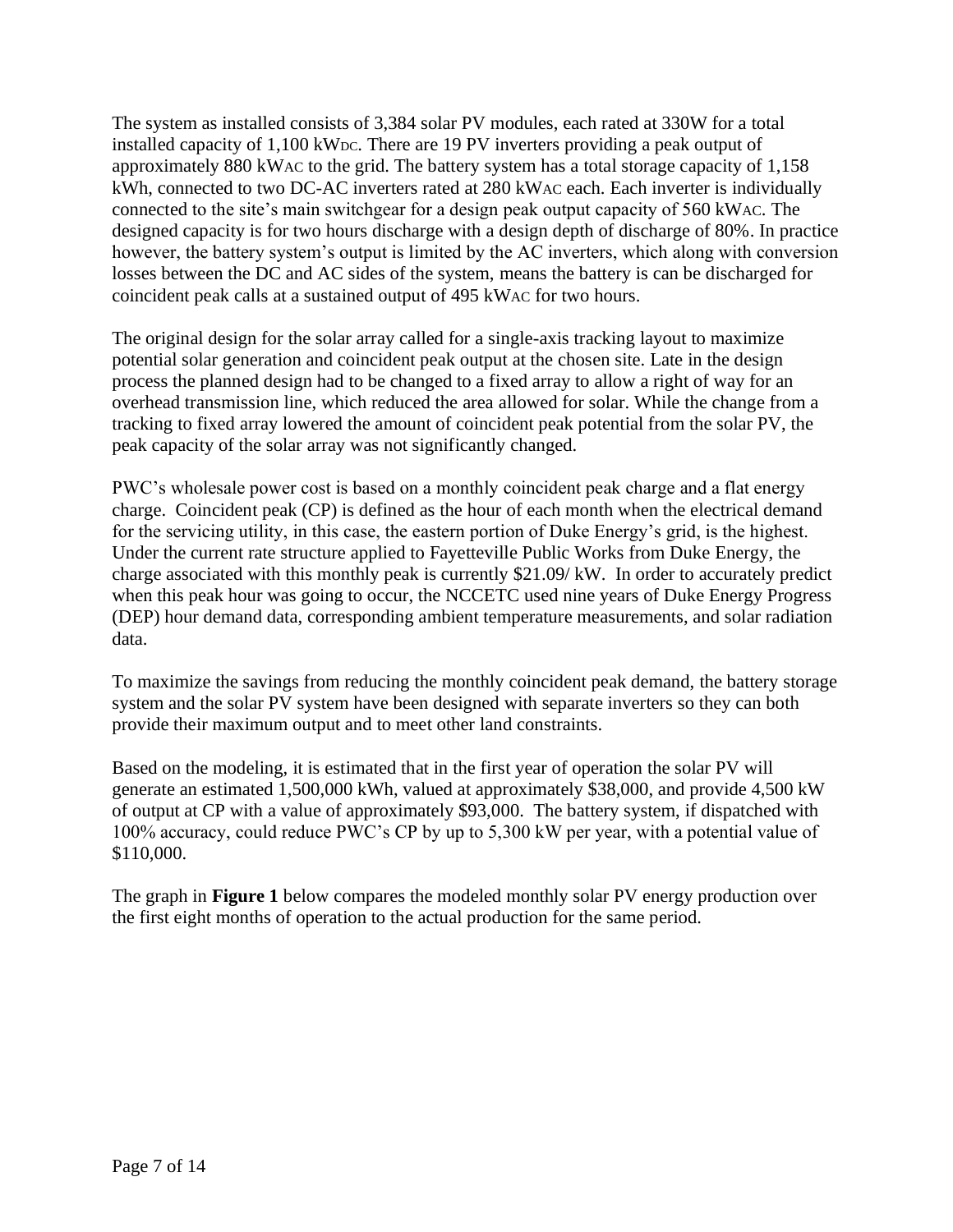

**Figure 1.** Estimated vs. Actual Solar PV Production, kWh

So far, solar PV generation results over the first eight of operation months have exceeded the modeled generation. Between September 2019 when the system came online, and May 2020, the total energy generated by the solar PV array was 1,102,000 kWh. The calculated value from the fixed tilt model developed by NCCETC for the same time period was 1,051,000 kWh.

**Figure 2** below shows a comparison of modeled and actual coincident peak demand reduction, from both the solar PV system and the battery. The originally estimated annual peak demand reduction from the battery system was 2,748 kW. Actual system output over the first nine months so far has totaled 2,196 kW.

It must be noted that for the months of September and October 2019, testing and implementation of the battery dispatch and control system was not complete, so the battery did not discharge during the coincident peak hour. For each of the months of January and February 2020, the metered peak output of the battery at coincident peak was 495 kW. This exceeds the calculated value for peak reduction discharge of 468 kW.

As a result of stay at home orders due to COVID-19, many business and industrial customers have reduced capacity, while residential customers have shifted to being home continuously leading to significant shifts in energy consumption patterns as well as coincident peak forecasting. This shift, along with other factors, resulted in the battery not discharging during the coincident peak hour for both April and May, which occurred in one case on a weekday evening, and in another on a Saturday. As a result, PWC is looking into alternate methods of discharge to improve the strategy of hitting the peak call during these periods of unpredictable demand.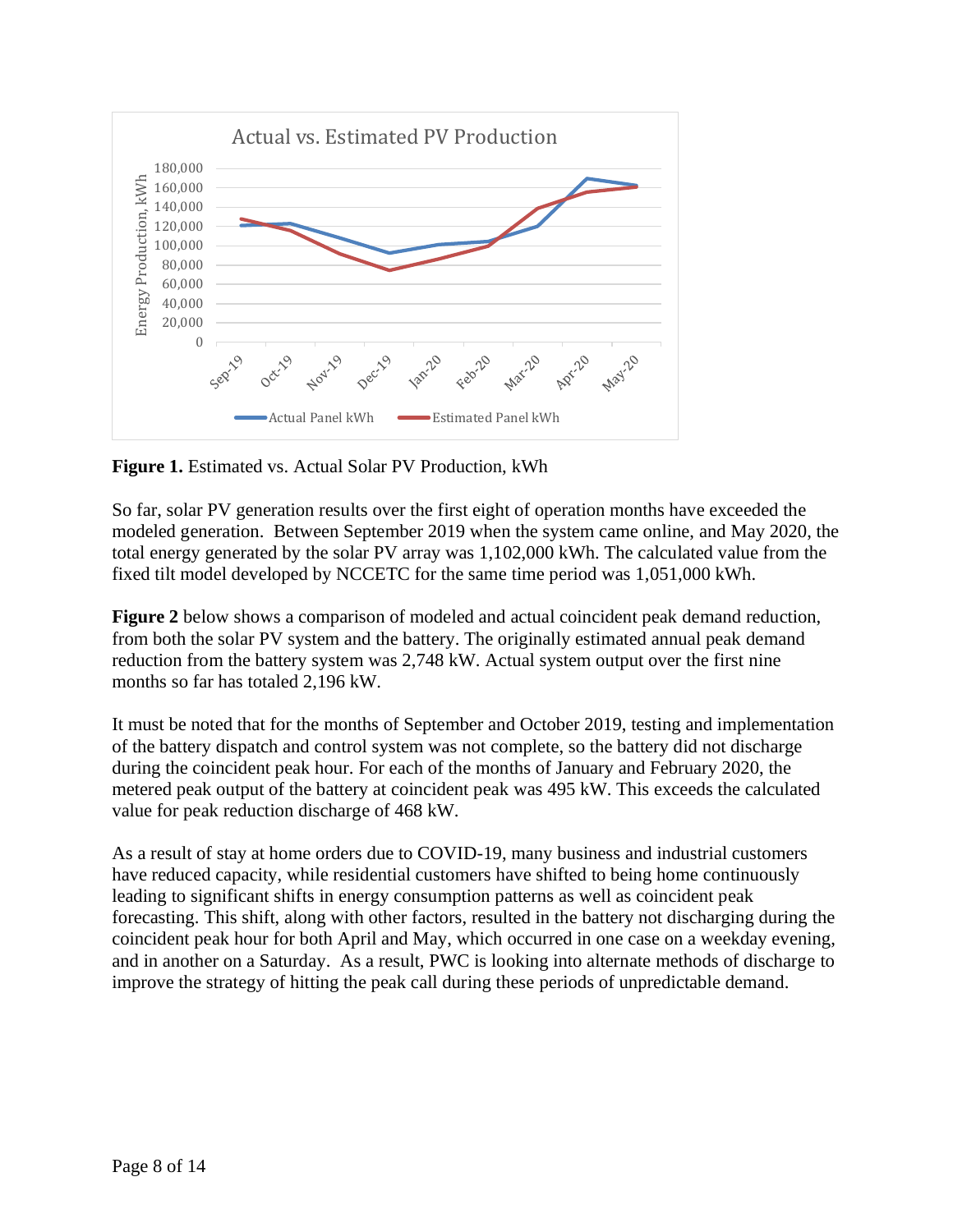

**Figure 2.** Estimated vs. Actual Coincident Peak Reduction, kW

The above cost and energy numbers do not take into account the extended issues with commissioning and dispatching of the system, and for the last two months, the numbers are tracking much more precisely with the calculated numbers from the initial model. It is reasonable to expect that the system will continue to track with the expected payoff rate and energy production outputs based on the original model.

Table 1 below shows the monthly solar and battery storage values used in the graphs above.

| <b>Month</b>          | <b>Solar</b><br><i><b>Generation</b></i><br><b>Modeled</b> | <b>Solar</b><br>Generation.<br><b>Actual</b> | <b>Solar CP</b><br>Output,<br><b>Modeled</b> | <b>Solar CP</b><br>Output,<br><b>Actual</b> | <b>Storage</b><br>$\mathbb{C}P$<br>Output, | <b>Storage</b><br>$\bf CP$<br>Output, |
|-----------------------|------------------------------------------------------------|----------------------------------------------|----------------------------------------------|---------------------------------------------|--------------------------------------------|---------------------------------------|
|                       | (kWh)                                                      | (kWh)                                        | (kW)                                         | (kW)                                        | <b>Modeled</b><br>(kW)                     | Actual<br>(kW)                        |
| September 2019        | 127,910                                                    | 120,913                                      | 431                                          | 440                                         | 468                                        | $-4$                                  |
| October 2019          | 115,599                                                    | 122,810                                      | 278                                          | 584                                         | 415                                        | -6                                    |
| November 2019         | 91,660                                                     | 108,053                                      | 94                                           | 1                                           | 462                                        | 248                                   |
| December 2019         | 74,454                                                     | 92,399                                       | 53                                           | 11                                          | 468                                        | 480                                   |
| 2020<br>January       | 86,268                                                     | 101,157                                      | 43                                           | 12                                          | 468                                        | 494                                   |
| February 2020         | 99,735                                                     | 104,476                                      | 54                                           | 58                                          | 468                                        | 495                                   |
| March 2020            | 138,670                                                    | 120,314                                      | 82                                           | 99                                          | 468                                        | 494                                   |
| April 2020            | 155,610                                                    | 169,761                                      | 360                                          | 240                                         | 468                                        | $-5$                                  |
| May 2020              | 160,934                                                    | 162,551                                      | 397                                          | 262                                         | 468                                        | $-10$                                 |
| <b>Totals to date</b> | 1,050,840                                                  | 1,102,434                                    | 1,792                                        | 1,707                                       | 4,153                                      | 2,186                                 |

**Table 1.** Fayetteville PWC Solar Estimated vs Actual Performance<sup>1</sup>

<sup>1</sup> Meter for the site was reset on 10/6.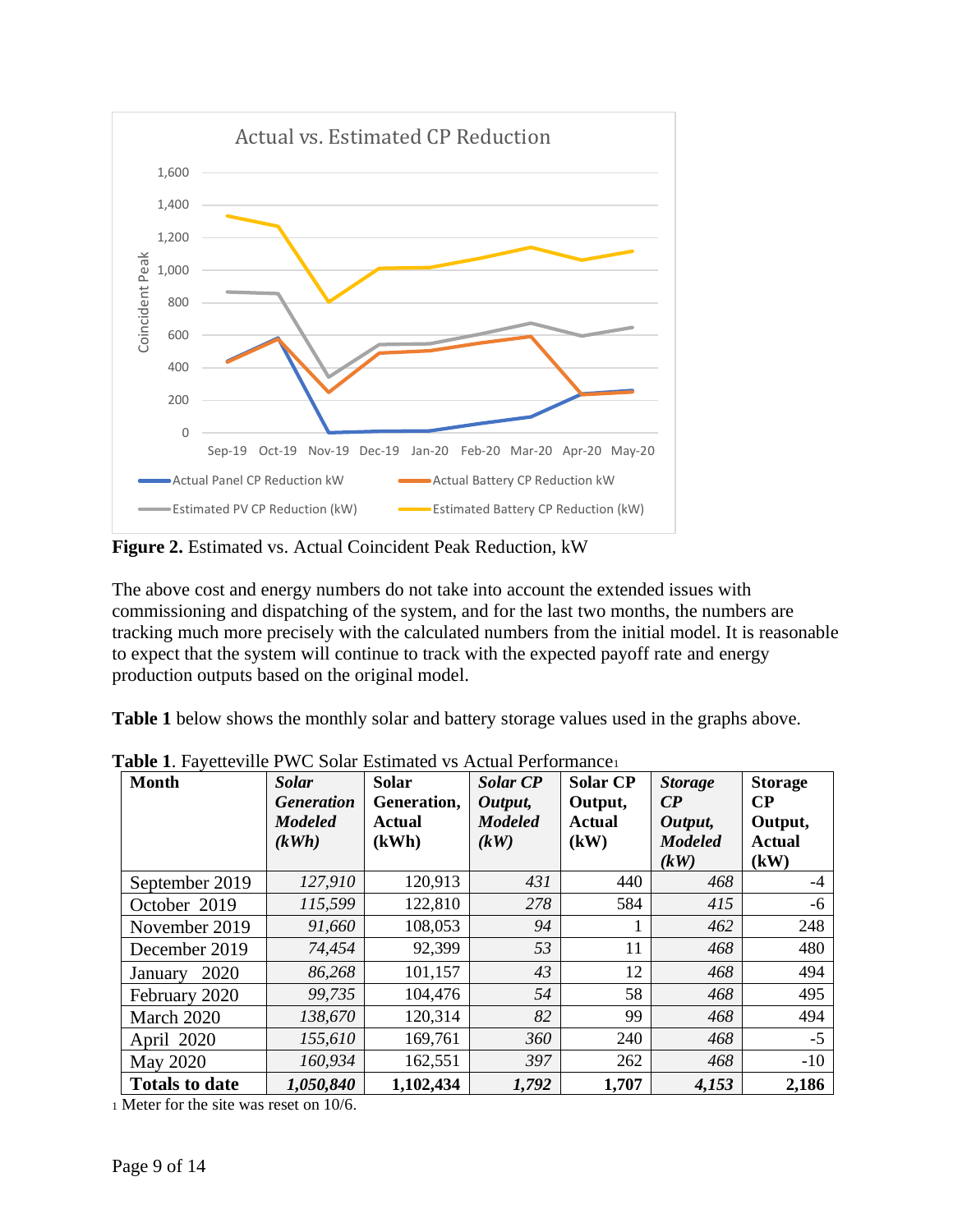**Table 2** below tracks actual and modeled financial inputs as have been seen from both the value of electrical generation of the solar PV array, and the cost savings from timed discharge of the battery energy storage system for reducing the monthly coincident peak charge. The financial output of cost savings from the solar PV system have been adjusted to use the current rate structure PWC pays Duke Energy, to normalize the value between recent results and the historical modeled estimates for savings from both PV energy generation and coincident peak call battery discharges. The negative numbers under the storage CP values reflect losses from energy used to charge the battery in months when the controls were not yet working properly.

| <b>Month</b>          | <b>Solar Energy</b><br>and CP Value, | <b>Solar Energy</b><br>and CP Value, | <b>Storage Energy</b><br>and CP Value, | <b>Storage Energy</b><br>and CP Value, |  |
|-----------------------|--------------------------------------|--------------------------------------|----------------------------------------|----------------------------------------|--|
|                       | <b>Modeled</b>                       | <b>Actual</b>                        | <b>Modeled</b>                         | <b>Actual</b>                          |  |
| September 2019        | \$12,170                             | \$12,144                             | \$12,170                               | (\$161)                                |  |
| October 2019          | \$8,810                              | \$15,025                             | \$8,810                                | $-(\$153)$                             |  |
| November 2019         | \$4,503                              | \$3,153                              | \$4,504                                | \$4,782                                |  |
| December 2019         | \$3,200                              | \$2,895                              | \$3,200                                | \$9,314                                |  |
| January 2020          | \$3,107                              | \$2,833                              | \$3,346                                | \$10,318                               |  |
| February 2020         | \$3,682                              | \$3,887                              | \$3,952                                | \$10,342                               |  |
| March 2020            | \$5,265                              | \$5,156                              | \$5,631                                | \$10,330                               |  |
| April 2020            | \$11,560                             | \$9,391                              | \$11,580                               | $(\$211)$                              |  |
| May 2020              | \$12,477                             | \$9,671                              | \$12,460                               | (\$313)                                |  |
| <b>Totals to date</b> | \$64,774                             | \$64,155                             | \$65,653                               | \$44,401                               |  |

**Table 2**. Fayetteville PWC Community Solar Estimated vs Actual Financials<sup>1</sup>

<sup>1</sup> PWC's rates from DEC were updated on 1 January 2020, which updated the rates for CP demand, energy purchase from DEC, and energy resale to DEC. Value calculations for September-December were completed using the old rate structure, and Jan-May with the updated rate structure.

#### <span id="page-9-0"></span>**Procurement Process**

Due to the timing, scope, and funding sources for this project, the Public Works Commission elected to pursue the project as a design-build acquisition contract to simplify the design and construction process and overall system acquisition. Design-build was expected to be more advantageous for this type of project due to several of its inherent advantages:

- Flexibility to allow for availability of solar modules, inverters and batteries from different manufacturers at the time of procurement.
- Faster acquisition and single point of responsibility because these projects have a single project manager from design through commissioning, there's no need for multiple rounds of bidding on contractors, suppliers, which streamlines the entire process.
- Potential cost savings again, due to the single round of design and construction, there is the potential for savings based on less required coordination and outside specialization.

#### *RFQ development*

A Request for Qualifications (RFQ) proposal and outline specifications was issued in October of 2017. The NCCETC assisted PWC with development of the outline specs to help ensure that owner requirements and minimum performance criteria were met. The team also developed a list of local contractors with experience in similar systems to ensure a good response to the RFQ.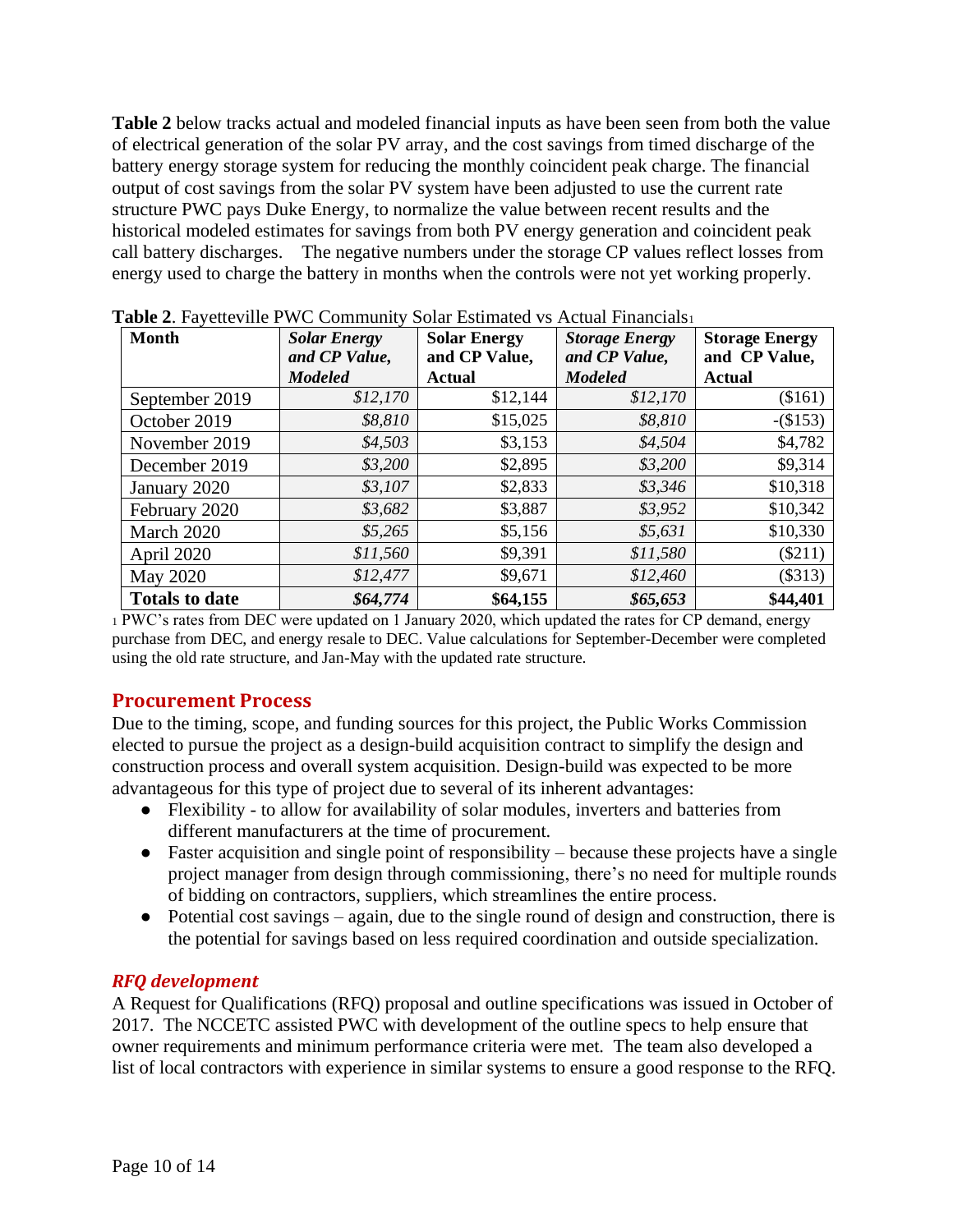As part of the RFQ process, a pre-proposal meeting was held for all firms planning on submitting bids in early October. It was convened in order to answer any outstanding questions and flesh out details of the project scope and requirements. PWC developed the outline site plans and specifications as part of the bid process, but there were no follow-on bridging documents that were included to provide more specific design requirements.

Due to the complexity of the specified control scheme associated with the charging and dispatch model for the battery storage system, this would have played a beneficial role in ensuring the design and control schemes met the required programming goals as specified in the initial intent of the project. PWC selected Dewberry, a firm headquarter in Raleigh, as the design-build contractor, and executed a contract in March of 2018. The detailed design phase began shortly thereafter, for which Dewberry subcontracted with an outside engineering firm.

## *Project Schedule*

After the detailed design was approved, construction broke ground in December 2018. During development of construction documents, several challenges arose that affected the ability of the project to be completed as originally scheduled. As mentioned previously, issues with suppliers meant that lower-capacity modules had to be substituted. The first phase of the project encompassed the installation of the solar array, and its associated racking and mounting, along with optimizers and electrical connections. This phase of construction was due to be completed in May of 2018. The second phase, the switchgear, battery storage system, and control software was scheduled for completion in January 2019 but was not completed until the fall of 2019.

Once construction was completed, a ribbon cutting ceremony was held with the Fayetteville City Council and guests on October 23, 2019. However, as noted above the validation and testing work with the battery control system was delayed until December of 2019.

#### *Construction Budget*

The projected project budget was originally \$2.5 million dollars for engineering, construction, and commissioning of the complete system, and the final cost for construction was \$2.56 million.

In addition to the total system cost, additional costs were incurred due to the need for a separate contract to continue working on issues with the battery control system. Above the construction and commissioning costs, PWC has an annual maintenance agreement with Carolina Solar Services for both the solar PV and battery storage system which consists of the following annual services

- System maintenance: \$11,900
- Monitoring: \$2,382
- Vegetation management: \$6,150
- Module washing: \$2,100

The following support options were arranged up with NEC Energy Solutions:

- Extended 4-10 battery system warranty: \$23,040
- Spare parts: \$7,767
- Training support: \$1,000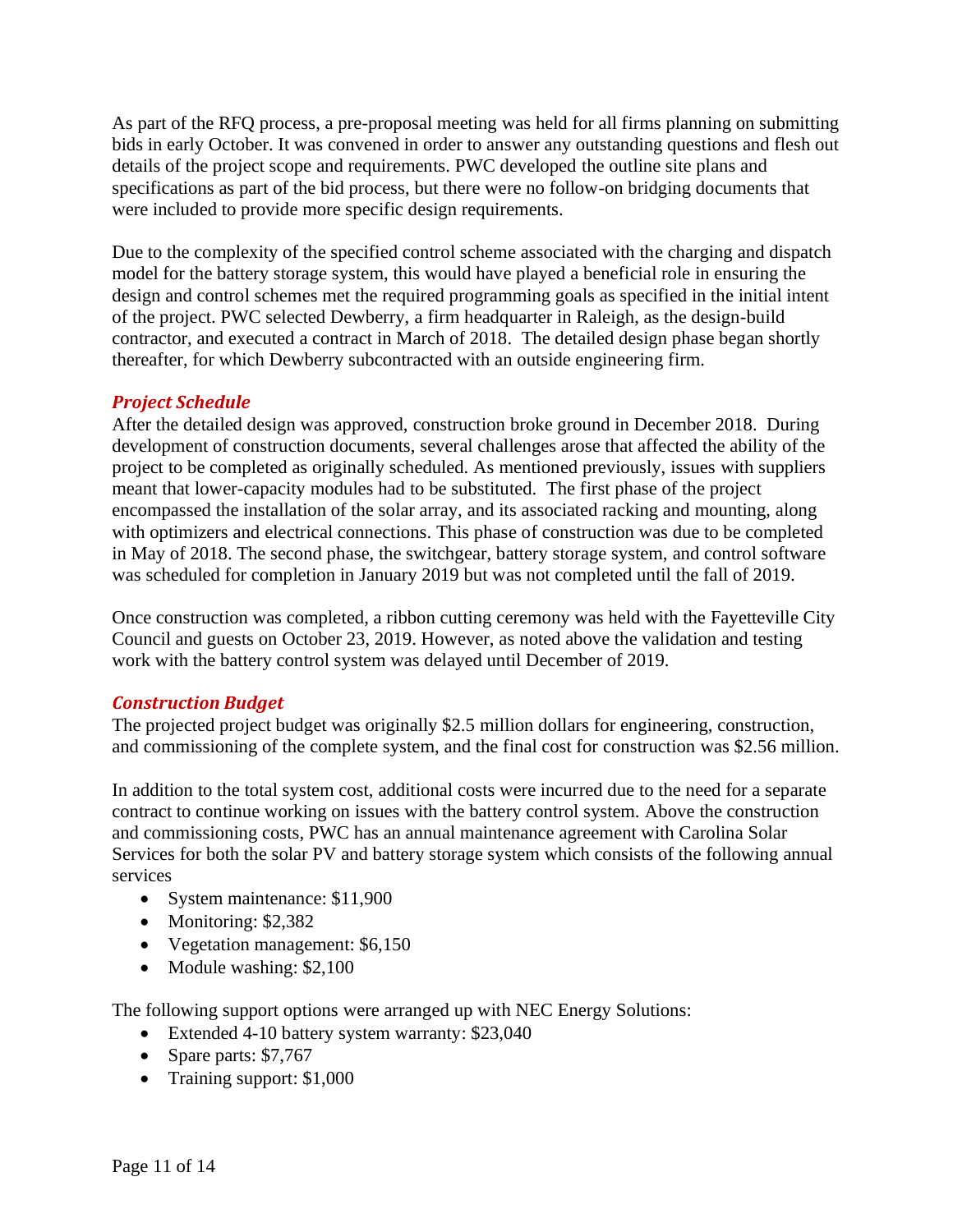## <span id="page-11-0"></span>**Start-up and Operation**

There were challenges encountered relative to PWC's community solar project, including startup and testing delays, improper configuration of controls and unfamiliarity on the contractor's part with energy storage integration. With the support of experienced vendors and service providers, these challenges were ultimately resolved. For example, PWC had to bring in outside support from the battery's manufacturer, NEC Energy Solutions, in order to continue working through the control and dispatch issues.

During the design of a solar PV and energy storage system, it is important to document the utility's requirements, especially in terms of interconnection safety, controls and operator training. Communicating these requirements during the design, bidding and construction process helps ensure that the solar and energy storage systems can be operated safely and provide the expected level of performance.

Testing requirements for solar PV and energy storage is necessary to ensure protection of the electrical grid and line workers, as well as to ensure that the systems operate at their maximum potential. IEEE Standard 1547, Article 11 provides a good testing and verification framework that should be first applied to evaluate the design, followed through the construction process, and culminate in a full functional performance test.

Another important consideration is for owners to engage as early as possible with vendors of essential systems, including solar inverters, storage batteries and controls, and communication hardware/software. For one, this helps confirm that equipment and controls come properly configured from the factory. As an example, the battery manufacturer for PWC's project, NEC Energy Solutions, was not informed of the intended use of the storage battery for extended peak shaving, and instead supplied the system with the battery controls configured to start recharging after 50% discharge, when they should have allowed a deeper depth of discharge.

Vendors can also provide essential training for utility staff on systems they haven't typically encountered or operated. In PWC's case, Also Energy, the monitoring and control software vendor, provided training that has helped facilitate start-up and allowed rapid customization by PWC utility engineers.

As with most complex construction projects, a commissioning process is a must for a solar PV and energy storage project. A commissioning agent is typically hired by the owner at the beginning of the project and works to ensure the owner's requirements are met. Commissioning helps reduce the likelihood of change orders, while saving time and expense by assuring things are done right the first time.

For ongoing site maintenance and monitoring PWC decided to engage Carolina Solar Services, a specialty firm that provides startup and testing, 24/7 monitoring, rapid on-call service, annual inspections, landscape maintenance and inverter / module swap-outs. Such services are vital to maintaining a high level of performance and uptime, and annual costs for them should be budgeted in the project.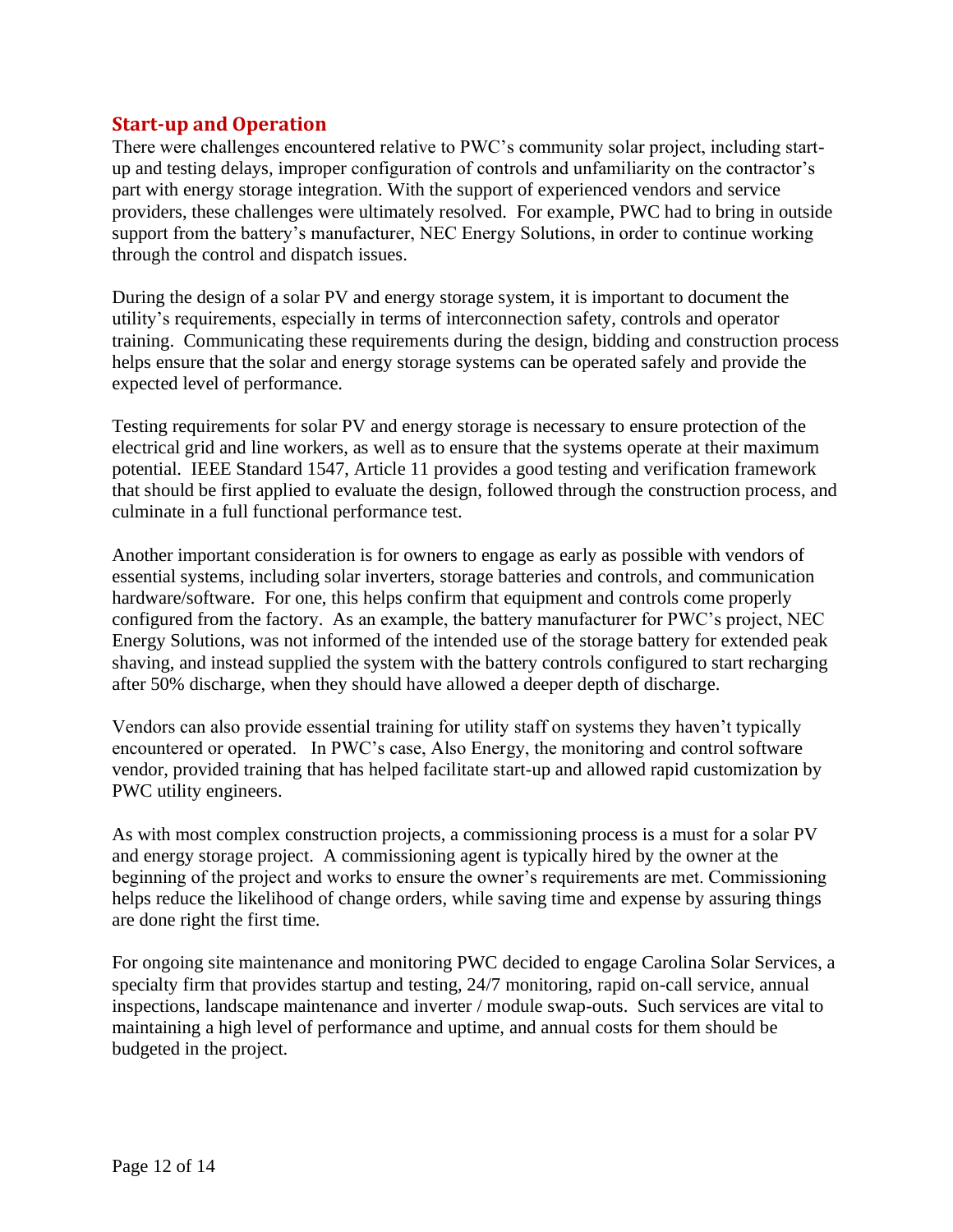## <span id="page-12-0"></span>**Program Design, Marketing and Communication**

A number of community solar program models and lengths of participation were compared and contrasted for this task, based on the needs of PWC and its customer base. Elements such as REC (renewable energy certificate) treatment, customer eligibility including minimum terms, deposits, transferability, financing, and tax considerations were included in the analysis of a suitable program for customers. The initial program design discussed in the previous case study used a pure subscription model, with subscriber contributions recouped entirely through a monthly charge.

The final program design PWC chose includes both an upfront fee of \$20 for the first solar panel, \$10 for additional panels (up to 5 panels per customer) and a monthly subscription charge of \$1.53/month per panel. The program does not have a minimum term (although the upfront fee disincentivizes early exit for subscribers), and PWC retains all RECs, with the REC value included in the subscription credits, which are currently \$2.51/month per panel. For municipal utilities to meet the Renewable Energy Portfolio Standard requirement of 10% generation sourced from renewables, PWC chose to invest in their own generation to meet some of the requirement. A percentage of the NC renewable energy rider or fee collected from PWC customers will also be applied to a portion of the project's development, pending approval. Based on the analysis of the project's 25-year term, this design allowed PWC to create a program that provides financial benefits to subscribers much more quickly than traditional programs.

PWC has been actively promoting the community solar program through a variety of outreach initiatives including community events, social media and communications such as PWC-sponsored newsletters, podcasts and video animations. They've also participated in traditional media buys of digital billboards, print ads in the local newspaper, and appeared on radio shows. Beginning this Fall, they will offer quarterly Solar Sunday tours for subscribers and in the near future they plan to host school groups, as well.

At the writing of this case study, the program is 82% subscribed, with residential customers subscribing to 2,299 panels overall, at an average of 4-5 panels per customer. There are 484 nonresidential panels subscribed, with these subscribers including some small businesses and churches. More than 50% of the program was subscribed during the initial two months, and by month 4 the program attained 70% subscription. In order to account for customer enrollment and panel availability, as well as credits on bill statements, PWC embarked on a major modification of their billing process. To subscribe, customers need to access a portal page on the utility's website and complete an application.

PWC applied and received \$32,000 in funding from the North Carolina Department of Environmental Quality's Weatherization Assistance Program to help ten low-income qualifying residents participate in the community solar initiative. The funds were distributed through Action Pathways, a non-profit community action agency that helps families and individuals achieve and sustain economic security. Action Pathways selected eligible pre-qualified weatherization program participants to benefit from this initiative.